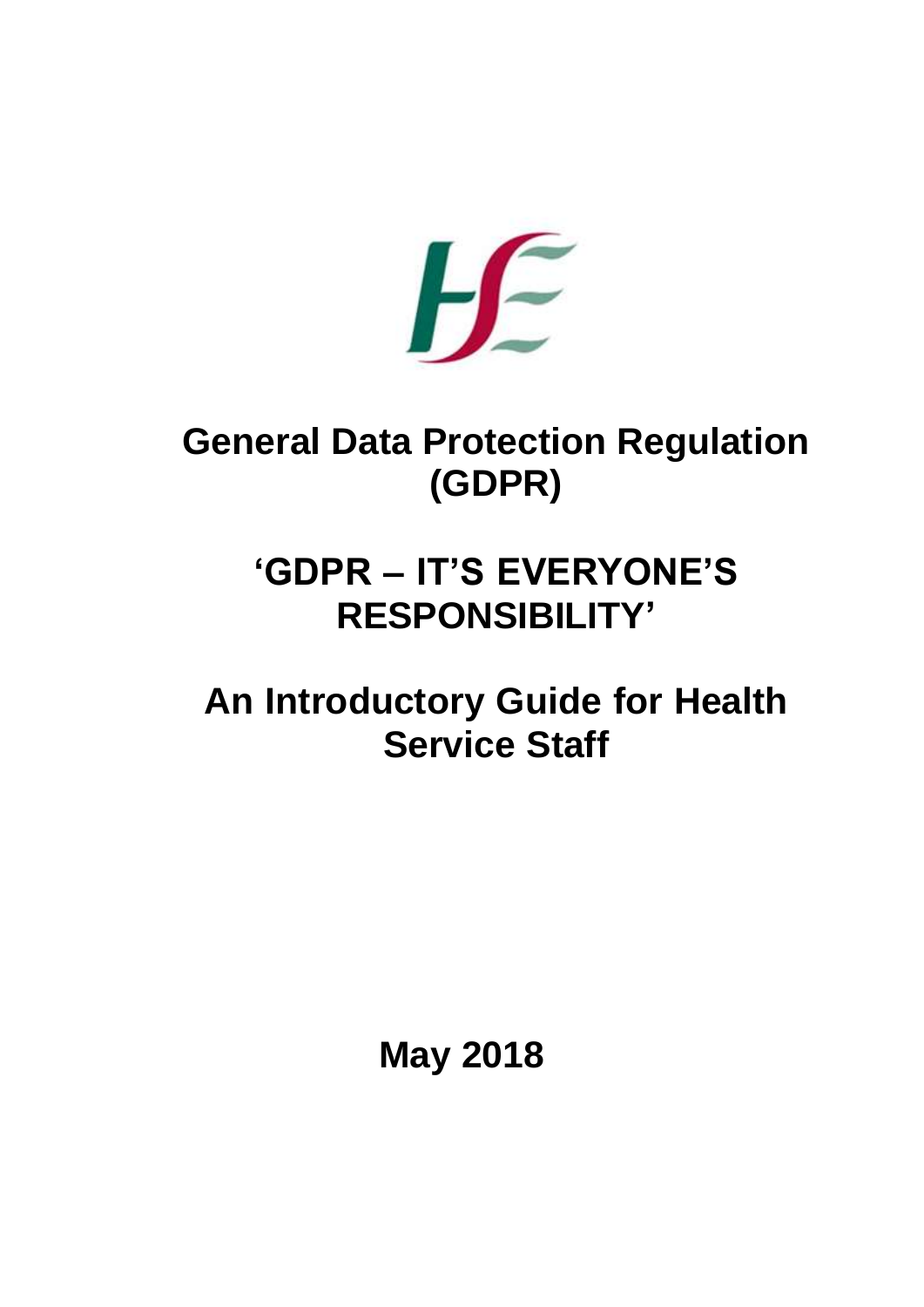# **Message from Acting Director General**

#### Dear Colleagues

The safeguarding of and access to personal information which is a priority in the health service in compliance with the General Data Protection Regulation 2016(GDPR) and the Data Protection Acts 1988 to 2018. This legislation sets out that the public have specific legal rights in relation to their personal information. There is a responsibility on the HSE to ensure that personal records and information are kept accurate and up to date, kept safe and secure and provided to individuals when requested.

This guidance document was developed to increase staff awareness of the importance of data protection and provide clear standards for all staff to ensure that the personal information of patients, clients and staff is used appropriately. Data protection is everyone's responsibility and I hope that this guide will assist staff in their understanding of what is required of them under data protection regulation and sets a standard that all health service staff can achieve.

John Connaghan Acting Director General May 2018

| Seirbhís Sláinte | <b>Building a</b> |
|------------------|-------------------|
| Nios Fearr       | Better Health     |
| á Forbairt       | Service           |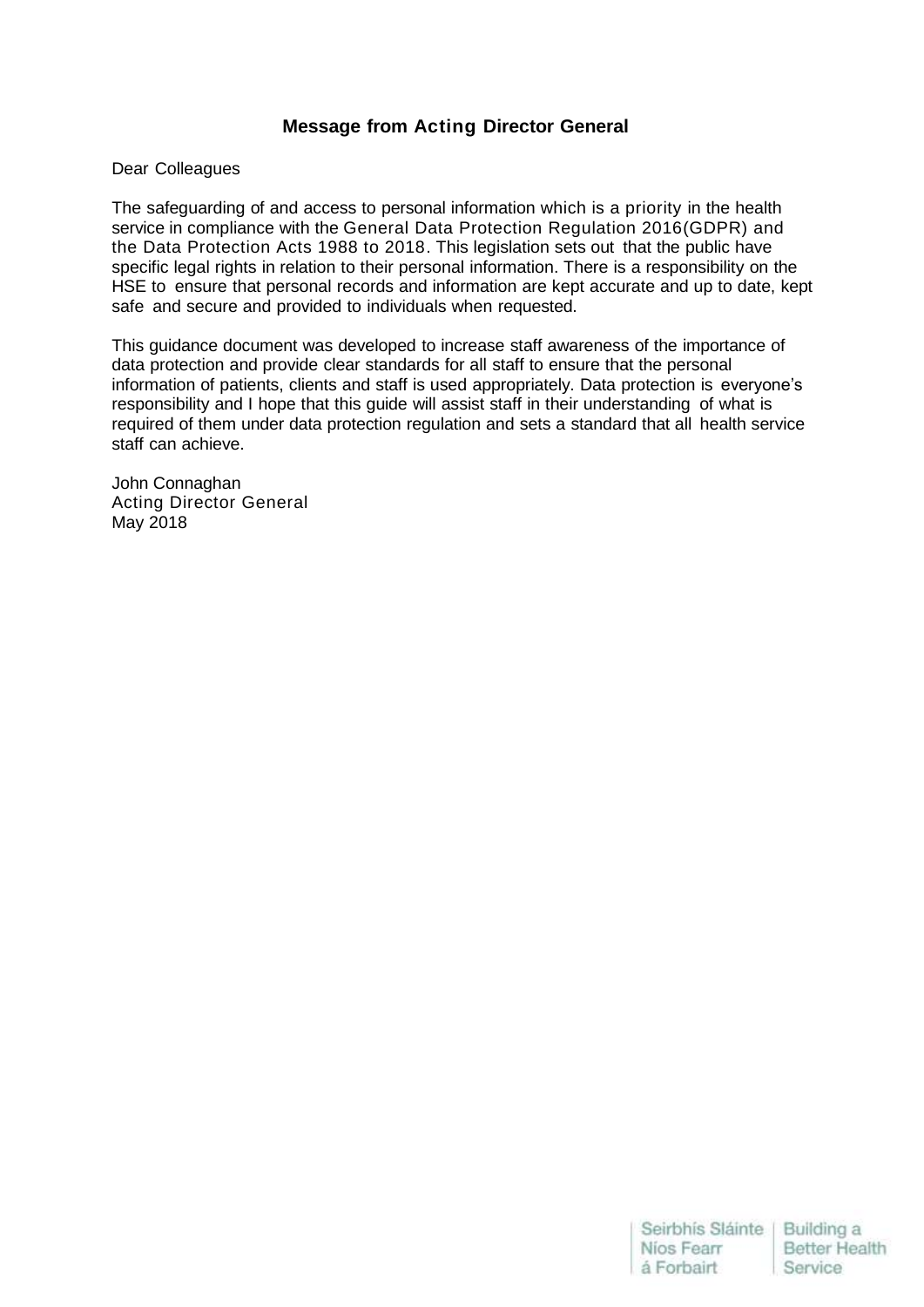# **GDPR – IT'S EVERYONE'S RESPONSIBILITY**

The Health Service Executive (HSE) must comply with all applicable data protection, privacy and security laws and regulations in the locations in which we operate. In the course of their work, health service staff are required to collect and use certain types of information about people (hereafter referred to as data subjects in line with the regulation) including 'personal data' and 'special category data' as defined also by the General Data Protection Regulation. This information can relate to service users, current, past and prospective employees, suppliers and others with whom staff communicate. In addition, staff may occasionally be required to collect and use certain types of personal information and/or special categories of personal data to comply with the requirements of other legislation for example infectious diseases legislation and the National Cancer Registry. The health service creates, collects and processes a vast amount of personal data in multiple formats every day. The HSE has a responsibility to ensure that this personal data is;

- obtained fairly
- recorded correctly, kept accurate and up-to-date
- used and shared both appropriately and legally
- stored securely
- not disclosed to unauthorised third parties
- disposed of appropriately (in line with the HSE Records Retention Policy)

All staff working in the HSE are legally required under EU and Irish legislation to ensure the security and confidentiality of all personal data they collect and process on behalf of service users and employees. Data Protection rights apply whether the personal data is held in electronic format or in a manual or paper based form. Staff breaches of data protection regulation may result in disciplinary action.

Compliance with Data Protection Legislation has been included in the Health Service Controls assurance statement which is signed by senior managers in the annual Health Service internal control review process.

# **Take These Practical Steps to Protect Data and Patient Privacy**

# *Personal information should not be deliberately or inadvertently viewed by uninvolved parties.*

- Staff should operate a clear desk policy at the end of each working day and when away from the desk or the office for long periods.
- Personal and sensitive records held on paper and/or on screens must be kept hidden from callers to offices/nurses stations/public hatches.
- Records (patient files) containing personal information must never be left unattended where they are visible or maybe accessed by unauthorised staff or members of the public.
- If computers or VDUs are left unattended, staff must ensure that no personal information may be observed or accessed by unauthorised staff or members of the public.
- The use of secured screen savers is advised to reduce the chance of casual observation.
- Rooms, cabinets or drawers in which personal records are stored should be locked when unattended. A record tracing system should be maintained of files removed and/or returned.

It is important to ensure that service user and/or staff information is not discussed in inappropriate areas where it is likely to be overheard including conversations and telephone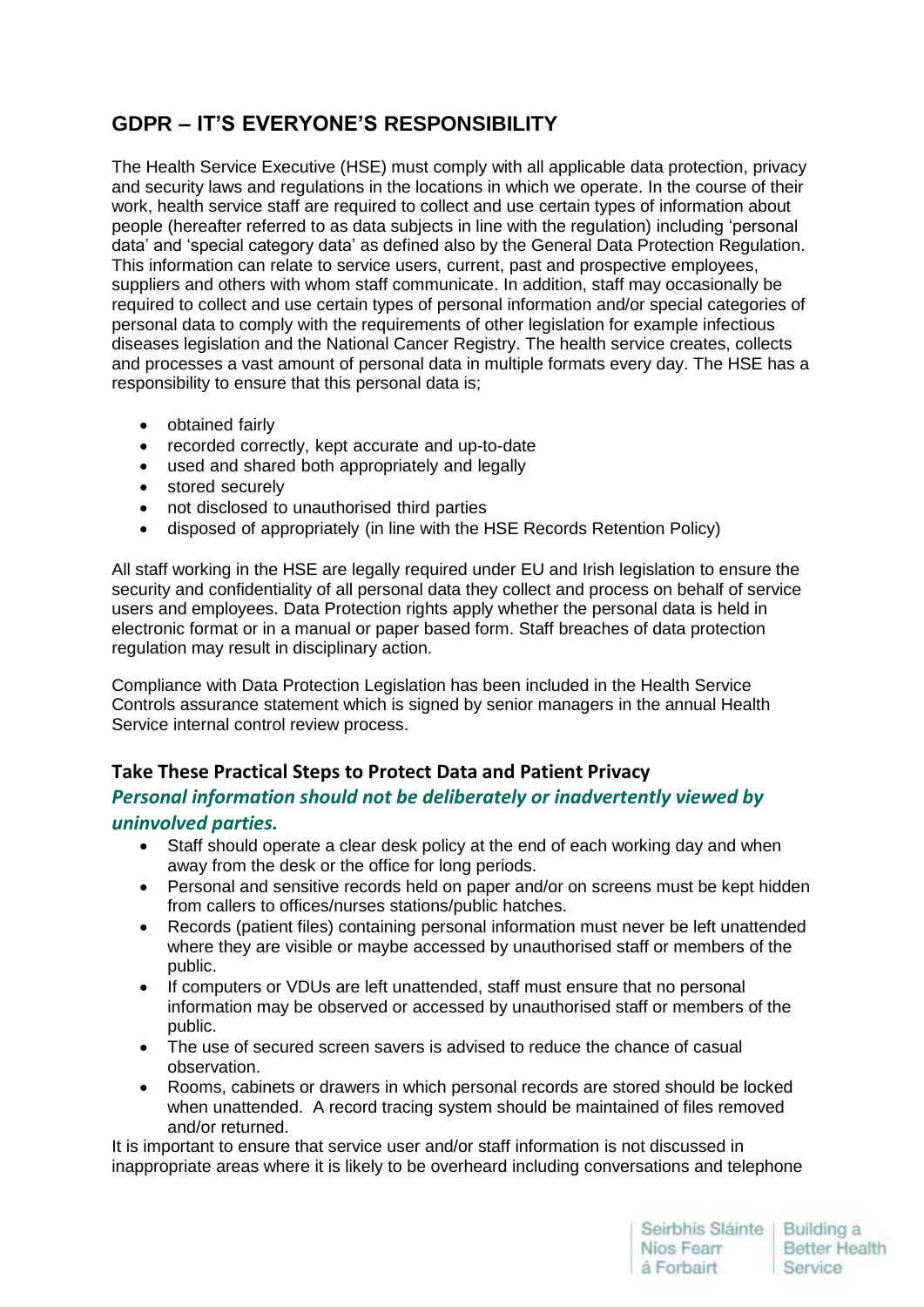calls. Particular care should be taken in areas where the public have access.

While appreciating the need for information to be accessible, staff must ensure that personal records are not left on desks or workstations at times when unauthorised access might take place.

 Staff must only access service user information on a need to know basis and should only view or share data that is relevant or necessary for them to carry out their duties.

### *Do not leave information/data unattended in cars*

- Staff must not leave laptops/portable electronic devices and/or files containing personal information unattended in cars.
- In cases where health staff removes files/records from offices to attend meetings, home visits etc. the records should always be contained in a suitable brief case/bag to avoid any inappropriate viewing and also to secure the records.
- All files and portable equipment must be stored securely. If files containing personal information must be transported in a car, they should be locked securely in the boot for the minimum period necessary.
- Staff should not take healthcare records home, however, in exceptional cases, where this cannot be avoided the records must be stored securely. Healthcare records should not be left in a car overnight but stored securely indoors.

#### *Transmitting information by Fax or Post*

Staff must respect the privacy of others at all times and only access fax messages where they are the intended recipient or they have a valid work related reason. If a staff member receives a fax message and they are not the intended recipient they must contact the sender and notify them of the error.

Fax machines must be physically secured and positioned to minimise the risk of unauthorised individuals accessing the equipment or viewing incoming messages. Where possible the information should be encrypted and transmitted via email.

It is acceptable to transmit confidential and personal information by fax only when:

- 1. All persons identified in the fax message have fully understood the risks and agreed.
- 2. There are no other means available.
- 3. In a medical emergency where a delay would cause harm to a patient.

The following steps are to be taken to maintain security and confidentiality when transmitting personal information by fax:

- The fax message must include a HSE fax cover sheet.
- Only the minimum amount of information necessary should be included in the fax message.
- Before sending the fax message, contact the intended recipient to ensure he/she is available to receive the fax at an agreed time.
- Ensure that the correct number is dialed.
- Keep a copy of the transmission slip and confirm receipt of the fax message.
- Ensure that no copies of the fax message are left on the fax machine.

#### Further information is available in HSE's **Electronic Communications Policy** at [http://hsenet.hse.ie](http://hsenet.hse.ie/)

[http://hsenet.hse.ie/HSE\\_Central/Commercial\\_and\\_Support\\_Services/ICT/Policies\\_and\\_Procedu](http://hsenet.hse.ie/HSE_Central/Commercial_and_Support_Services/ICT/Policies_and_Procedures/Policies/) [res/Policies/](http://hsenet.hse.ie/HSE_Central/Commercial_and_Support_Services/ICT/Policies_and_Procedures/Policies/)

When using the postal system, mail containing sensitive personal information should be marked clearly with "Strictly Private and Confidential". If proof of delivery is necessary, information of this nature should be sent by registered post. Please also provide "return to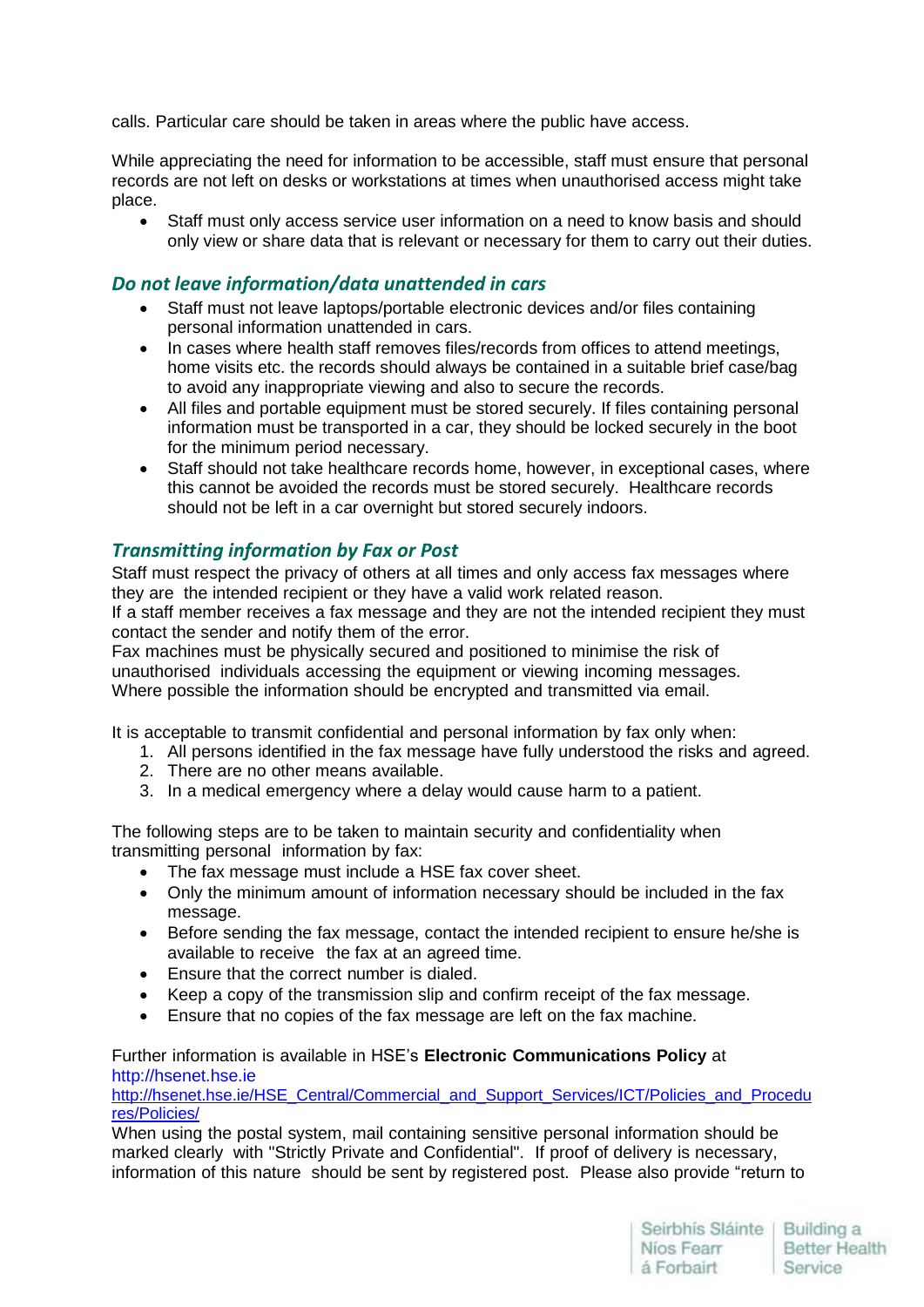sender" information in the event that the mail is undeliverable.

# *Staff must adhere to the HSE's Password Standards Policy*

All passwords must be unique and must be a minimum of 8 characters. If existing systems are not capable of supporting 8 characters, then the maximum number of characters allowed must be used. Passwords must contain a combination of letters (both upper & lower case), numbers (0-9) and at least one special character (for example: ", £, \$, %, ^, &,  $*, \varnothing, \#, ?, !, \in$ ).

#### **Passwords must not be left blank.**

Users must ensure passwords assigned to them are kept confidential at all times and are not shared with others including co-workers or third parties. In exceptional circumstances where a password has to be written down, the password must be stored in a secure locked place, which is not easily accessible to others.

#### For full details please refer to the **HSE Password Policy** on HSE intranet at [http://hsenet.hse.ie.](http://hsenet.hse.ie/)

[http://hsenet.hse.ie/HSE\\_Central/Commercial\\_and\\_Support\\_Services/ICT/Policies\\_and\\_Procedu](http://hsenet.hse.ie/HSE_Central/Commercial_and_Support_Services/ICT/Policies_and_Procedures/Policies/) [res/Policies/](http://hsenet.hse.ie/HSE_Central/Commercial_and_Support_Services/ICT/Policies_and_Procedures/Policies/)

# *Staff must adhere to the HSE's Encryption Policy*

Confidential and personal information stored on shared HSE network servers which are situated in physically unsecure locations, for example, remote file/print servers, must be protected by the use of strict access controls and encryption. All devices used for the storage and processing of personal data must be encrypted. It is the responsibility of each device owner to ensure that the device is appropriately secure.

- Where possible all confidential and personal information must be stored on a secure HSE network server with restricted access. Where it has been deemed necessary by the information owner to store confidential or personal information on any device other than a HSE network server the information must be encrypted.
- HSE desktop computers which for business or technical reasons need to store/host HSE clinical or employee information systems and/or confidential or personal information locally (as opposed to a secure HSE network server) must have HSE approved encryption software installed.
- HSE desktop computers used by employees to work from home (home working) must have HSE approved encryption software installed.
- All HSE laptop computer devices must have HSE approved encryption software installed prior to their use within the HSE. In addition to encryption software the laptop must be password protected and have up to date anti-virus software installed.
- Only HSE approved USB memory sticks which are distributed by the ICT Directorate may be used to store or transfer HSE data. HSE I.T. security policies specifically prohibit the storage of HSE data on unapproved encrypted / unencrypted USB memory sticks and USB memory sticks which are the personal property of staff and are not owned or leased by the HSE.
- HSE employees who have been issued with a HSE approved USB memory stick must take all reasonable measures to ensure the memory stick is kept secure at all times and is protected against unauthorised access, damage, loss and theft.
- HSE approved USB memory sticks must only be used on an exceptional basis where it is essential to store or temporarily transfer confidential or personal data. They must not be used for the long term storage of confidential and personal data, which must where possible be stored on a secure HSE network server.
- Specific services or areas may take local decision to prohibit completely the use of encrypted USB memory sticks to store personal data.
- For full details please refer to HSE Encryption Policy on HSE Intranet at [http://hsenet.hse.ie](http://hsenet.hse.ie/)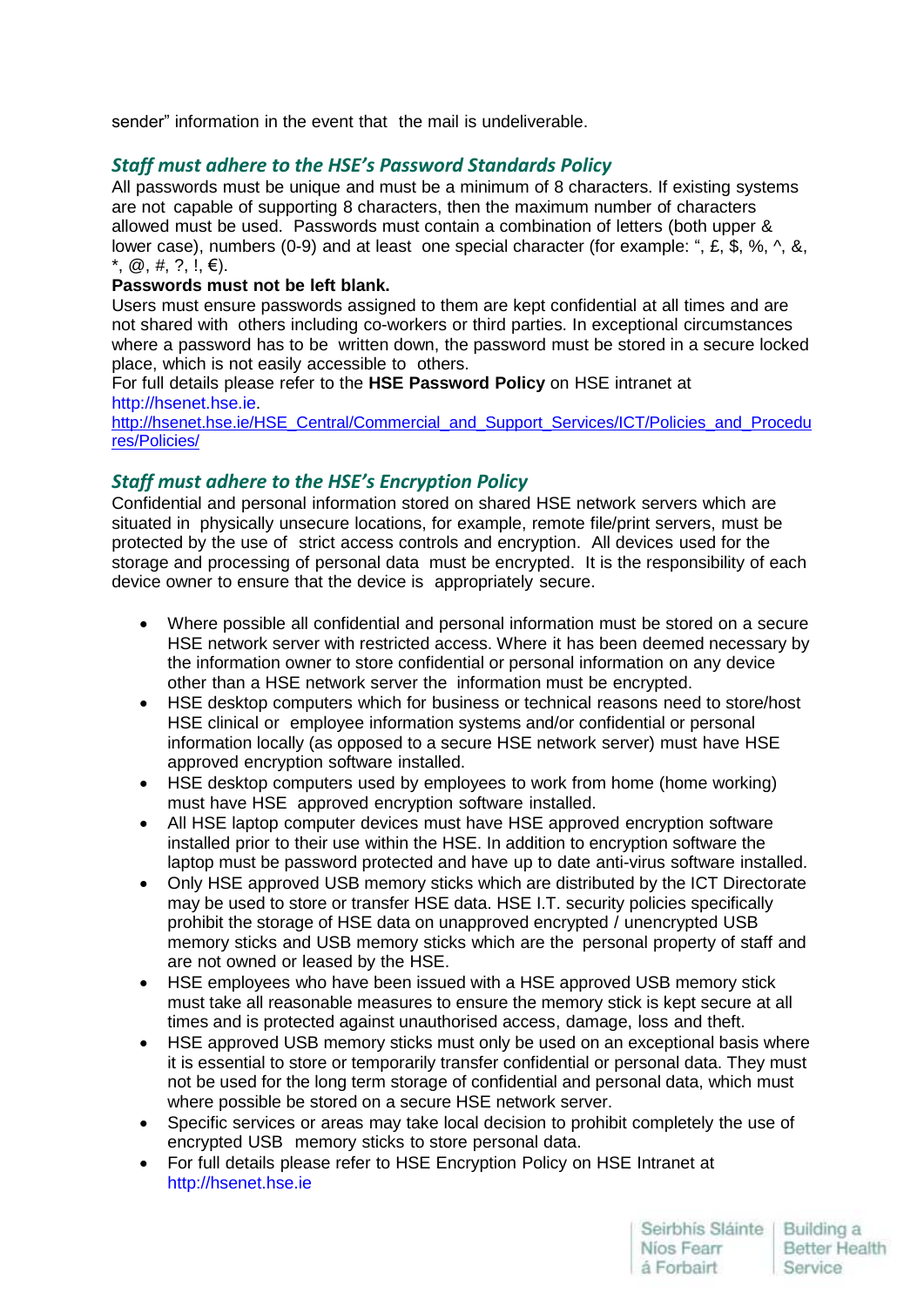• [http://hsenet.hse.ie/HSE\\_Central/Commercial\\_and\\_Support\\_Services/ICT/Policies\\_a](http://hsenet.hse.ie/HSE_Central/Commercial_and_Support_Services/ICT/Policies_and_Procedures/Policies/) [nd\\_Procedures/Policies/](http://hsenet.hse.ie/HSE_Central/Commercial_and_Support_Services/ICT/Policies_and_Procedures/Policies/)

### *Mobile Phones*

- Users must ensure their HSE mobile phone device is protected at all times
- At a minimum all mobile phone devices must be protected by the use of a Personal Identification Number (PIN). Where it is technically possible, the mobile phone device must be password protected and all passwords must meet the requirements of **HSE Password Standards Policy**
- Users must take all reasonable steps to prevent damage or loss to their mobile phone device. This includes not leaving it in view in an unattended vehicle and storing it securely when not in use. The user may be held responsible for any loss or damage to the mobile phone device, if it is found that reasonable precautions were not taken.
- Confidential and personal information must not be stored on a HSE mobile phone device without the prior authorisation of the HSE information owner. Where confidential and personal information is stored on a HSE mobile phone device, the information must be encrypted in accordance with the HSE Encryption Policy.
- Users must respect the privacy of others at all times, and not attempt to access HSE mobile phone device calls, text messages, voice mail messages or any other information stored on a mobile phone device unless the assigned user of the device has granted them access.
- Mobile phone devices equipped with cameras must not be used inappropriately within the HSE.
- Confidential and/or personal information regarding the HSE, its employees or service users must not be sent by text message.
- All email messages sent from a HSE mobile phone device which contain confidential and/or personal information must be sent and encrypted in accordance with the HSE Electronic Communications Policy.
- Users must report all lost or stolen mobile phone devices to their line manager and their local mobile phone administrator immediately.
- Local mobile phone administrators must report lost or stolen mobile phone devices to their senior manager, the mobile phone service provider and the relevant Assistant National Director of Finance immediately. If a lost or stolen HSE mobile phone device contained confidential or personal information, this must be reported and managed in accordance with the HSE Data Protection Breach Management Policy.

## *Organisations providing services on the HSE's behalf*

Where the HSE engages a third party to provide services on its behalf and where the services require the service provider to process personal data, the HSE is required by law to have a written contract in place with the service provider which provides sufficient guarantees with regard to data protection compliance. The HSE has developed a detailed Services Agreement for this purpose, which are available from the HSE's Office of Legal Services. In addition any organisation providing services on behalf of the HSE who may have access to service user's personal information must sign the HSE's Service Provider Confidentiality Agreement which is available on the HSE intranet [http://hsenet.hse.ie.](http://hsenet.hse.ie/)

Where the HSE engages a Third Party for processing activities, this Data Processor must protect personal data through sufficient technical and organisational security measures and take all reasonable GDPR compliance steps.

When engaging a Third Party for personal data processing, the HSE must enter into a written contract, or equivalent. This contract or equivalent shall: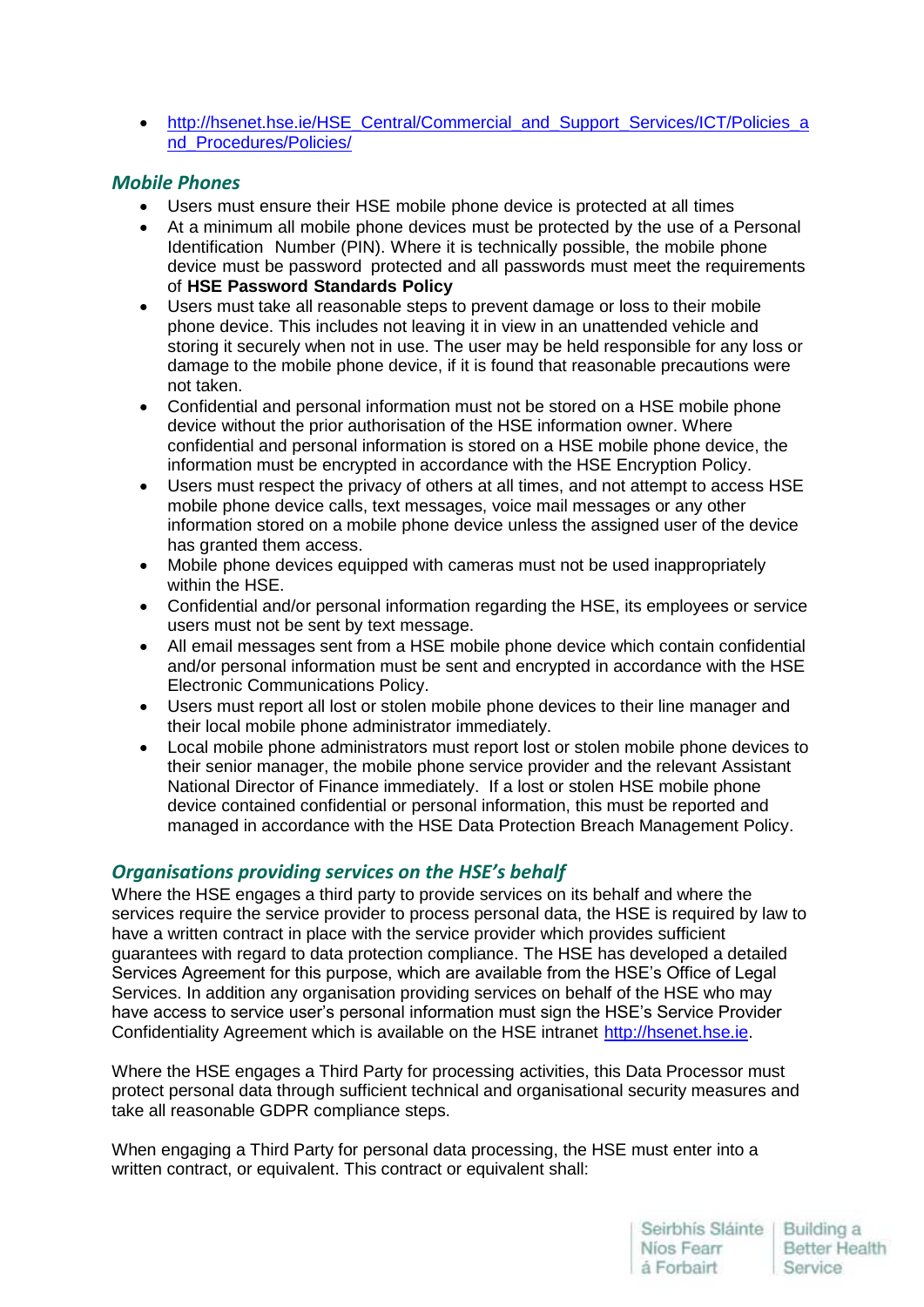- Clearly set out respective parties responsibilities
- Ensure compliance with relevant European and local Member State Data Protection requirements/legislation.
- At the expiry of a data processor contract ensure the data processor is contractually obliged to return the full dataset to the HSE and provide unequivocal evidence that their copy of the dataset is erased.

The HSE must ensure that all Third Party relationships are established and maintained. Data processors who are processing data on behalf of the HSE must secure approval from the HSE if they wish to engage further data processors

# *Disposal of records*

It is vital that the process of record disposal (paper and electronic) safeguards and maintains the confidentiality of the records. This can be achieved internally or via an approved records shredding contractor, but it is the responsibility of the service to satisfy itself that the methods used provide adequate safeguards against accidental loss or disclosure of the records.

A register of records destroyed should be maintained as proof that the record no longer exist. The register should show:

- name of the file
- former location of file
- date of destruction
- who gave the authority to destroy the records.

For healthcare records, the register of records destroyed should also include:

- healthcare record number;
- surname:
- first name:
- address:
- date of birth

## *What is Confidential?*

Any records containing personal identifiable information such as name, address, date of birth, PPS Number, employee number, or medical record is deemed confidential. Other records may also be confidential if they contain information about HSE business or finances. Examples of confidential documents include financial records, payroll records, personnel files, legal documents or medical records.

#### **Segregation of confidential waste**

Only a minority of documents are confidential, and should be disposed in confidential paper bins or security bags. Alternative paper recycling options should be provided for nonconfidential paper/magazines.

There are two confidential waste disposal options: on site HSE shredding, or shredding by an approved waste contractor.

- HSE staff may shred confidential records into confetti-like particles using in-house shredders. This shredded paper can be recycled as part of a recyclables collection.
- Bags of confidential records can also be collected for shredding in a shredding contractor's vehicle on-site. All waste contractors must have a Local Authority waste collection permit.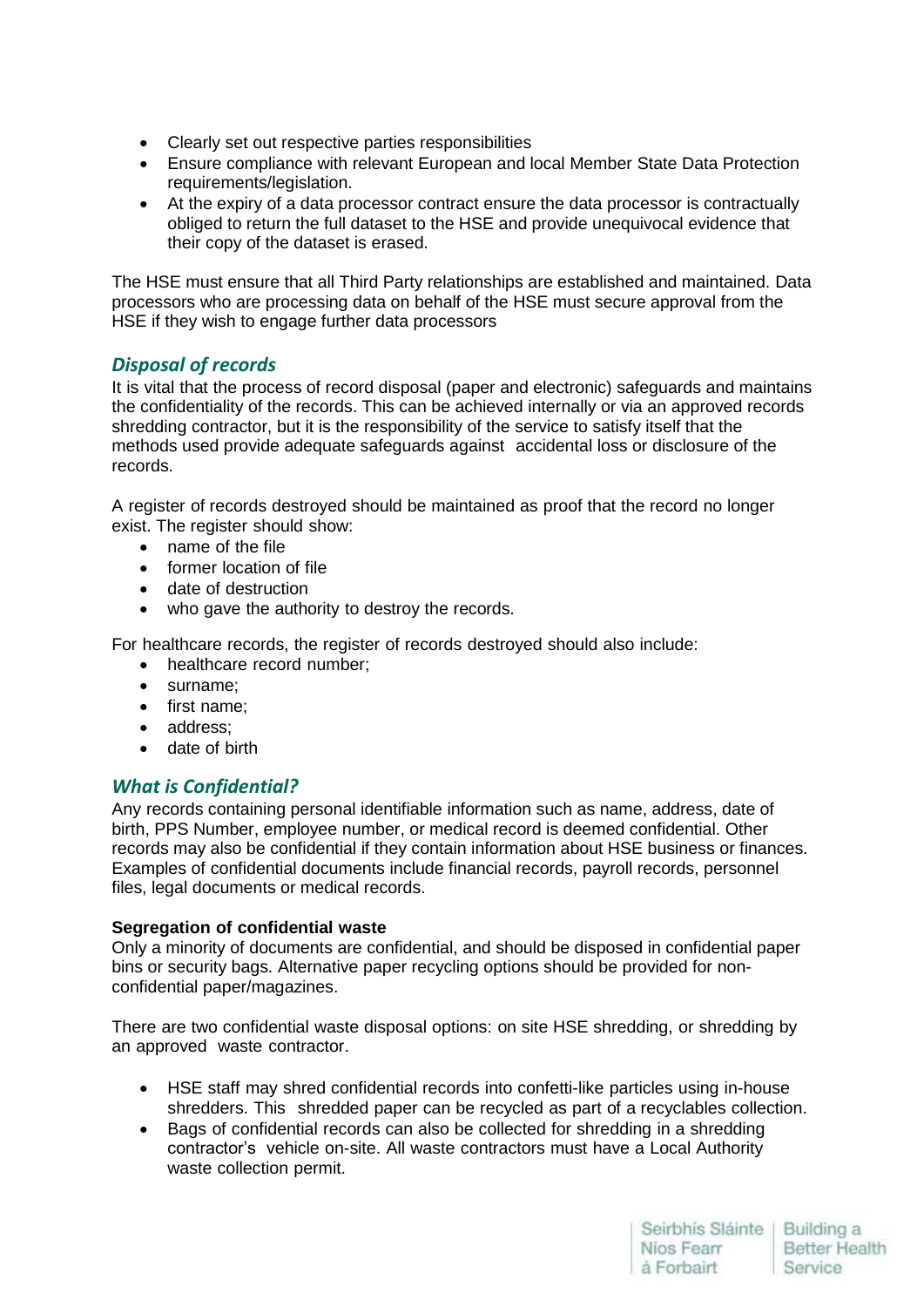If shredding off-site, confidential waste should be secure until uplift by the shredding contractor. Confidential waste bags/wheelie bins should be exchanged by the shredding contractor, and shredded off-site at an agreed location. If confidential waste is transported off site, documents should never be legible by members of the public.

The HSE Waste Management Policy is available on the Estates page on the HSE intranet at [http://hsenet.hse.ie.](http://hsenet.hse.ie/)

[http://hsenet.hse.ie/HSE\\_Central/Commercial\\_and\\_Support\\_Services/Estates/Waste\\_M](http://hsenet.hse.ie/HSE_Central/Commercial_and_Support_Services/Estates/Waste_Management_Policy_and_Statement_of_Principles_.pdf) anagement Policy and Statement of Principles .pdf

#### *Data Protection Breaches*

If personal data is inadvertently released to a third party without consent, this may constitute a breach of the GDPR. If a staff member is aware of a breach or suspected breach of the GDPR they must;

#### **Implement the HSE's** [Breach Management Policy](https://www.hse.ie/eng/services/publications/pp/ict/data-protection-breach-management-policy.pdf)

There are five elements to any data breach management plan:

- Identification and Classification what information was breached and how sensitive is it?
- Containment and Recovery minimise the damage and retrieve the data if possible.
- Risk Assessment what are the potential adverse consequences of this breach?
- Notification of Breach **Immediately** notify your regional consumer affairs office/DDPO and fill out the data breach incident form
- Evaluation and Response aim to establish how the breach occurred and take action to ensure it doesn't occur again.
- Comply with requirements/recommendations of the Data Protection Commissioner's office.

For more guidance on the HSE data breach procedure and on your responsibilities if identify an incident or a breach see<https://www.hse.ie/eng/gdpr>

**Please note; Data Protection Breaches have to be reported to the Data Protection Commissioner without undue delay and no more than 72 hours after becoming aware of the personal data breach. In that regard the Deputy Data Protection/Data Protection officers are the only HSE officers designated to report a breach to the Data Protection Commissioner.**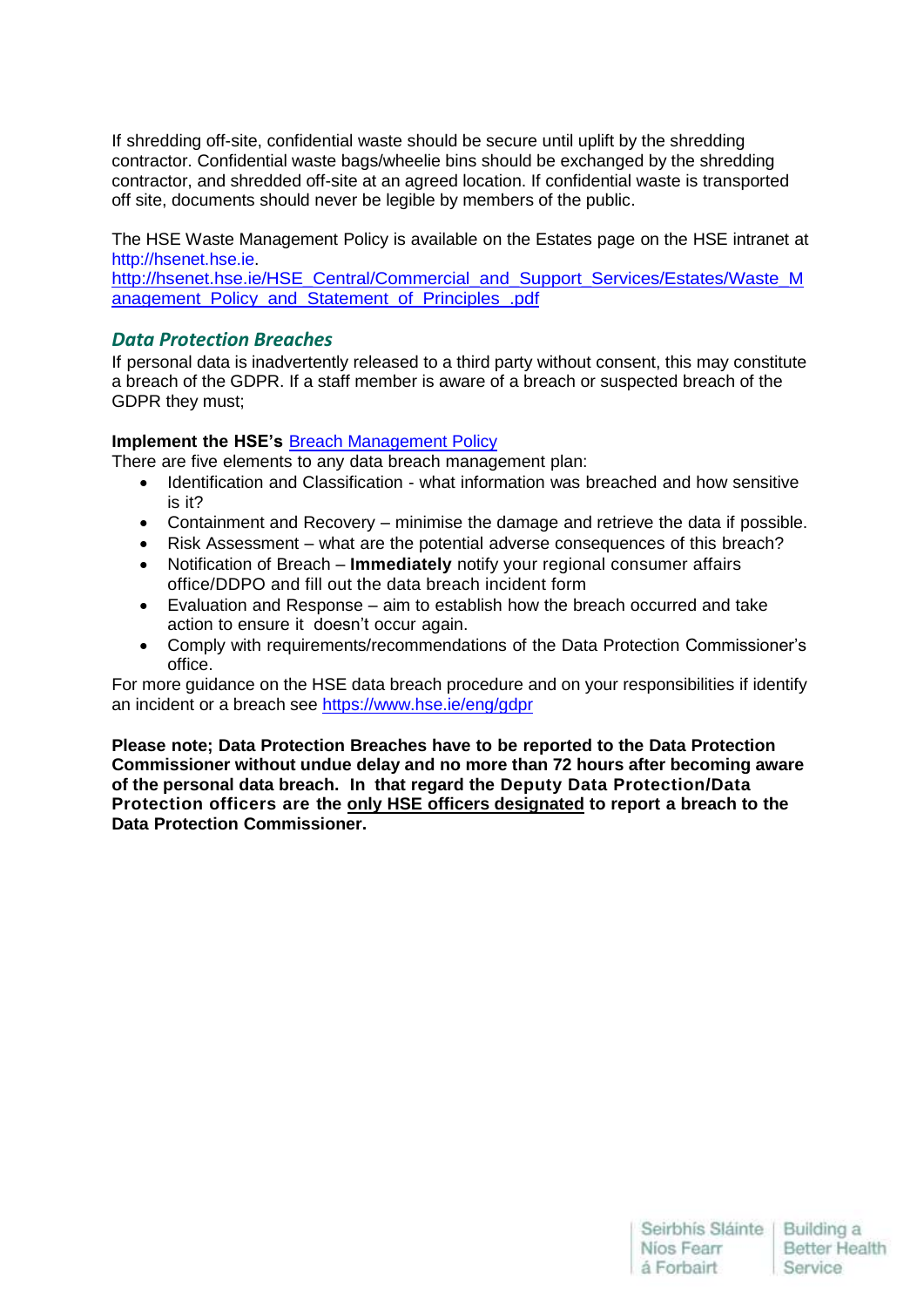# *Contact details for HSE National Data Protection Office*

| Data Protection Officer (DPO) HSE                                                                                                                                                                                                                                                                                                                                                                                                                                                                        | Email: dpo@hse.ie<br>Phone: 01-6352478                                                                 |
|----------------------------------------------------------------------------------------------------------------------------------------------------------------------------------------------------------------------------------------------------------------------------------------------------------------------------------------------------------------------------------------------------------------------------------------------------------------------------------------------------------|--------------------------------------------------------------------------------------------------------|
| Deputy Data Protection Officer West, (excluding voluntary agencies)<br>Consumer Affairs, Merlin Park University Hospital, Galway.<br>CHO 1 – Cavan, Donegal, Leitrim, Monaghan, Sligo<br>Community Healthcare West - Galway, Mayo, Roscommon<br>Mid-West Community Healthcare - Clare, Limerick, North Tipperary.<br>Saolta Hospital Group                                                                                                                                                               | Email: ddpo.west@hse.ie<br>Phone: 091-775 373                                                          |
| Deputy Data Protection Officer Dublin North-East (excluding voluntary hospitals and<br>agencies)<br>Consumer Affairs, HSE Dublin North East, Bective St., Kells, Co Meath.<br>Midlands, Louth, Meath Community Health Organisation<br><b>Community Health Organisation Dublin North City &amp; County</b><br>CHO 6 - Dublin South East, Dublin South & Wicklow<br><b>RCSI Hospital Group</b><br><b>National Children's Hospital</b>                                                                      | Email: ddpo.dne@hse.ie<br>Phone:<br>Kells Office: 046-9251265<br>Cavan Office: 049-4377343             |
| Deputy Data Protection Officer Dublin mid-Leinster (excluding voluntary hospitals and<br>Email: ddpo.dml@hse.ie<br>agencies)<br>Consumer Affairs, HSE, Third Floor Scott Building, Midland Regional Hospital Campus,<br>Phone:<br>Arden Road, Tullamore, Co. Offaly.<br>Tullamore Office: 057-<br>9357876<br><b>Dublin Midlands Hospital Group</b><br>Naas Office: 045-920105<br><b>Ireland East Hospital Group</b><br><b>Community Healthcare Dublin South, Kildare &amp; West Wicklow</b><br>$\bullet$ |                                                                                                        |
| Deputy Data Protection Officer South (excluding voluntary hospitals and agencies)<br>Consumer Affairs, HSE South, Ground Floor East, Model Business Park, Model Farm<br>Road, Cork. Eircode: T12 HT02<br><b>Cork &amp; Kerry Community Healthcare</b><br>CHO 5 – Carlow, Kilkenny, South Tipperary, Waterford & Wexford<br><b>UL Hospital Group</b><br>South South-West Hospital Group<br>$\bullet$                                                                                                      | Email: ddpo.south@hse.ie<br>Phone:<br>Cork Office: 021 - 4928538<br>Kilkenny Office: 056 -<br>7785598. |

## Further information in relation to the policies referred to in this document is available on HSEnet

[http://hsenet.hse.ie/HSE\\_Central/Consumer\\_Affairs/Access/Data\\_Protection/dpdocs.html](http://hsenet.hse.ie/HSE_Central/Consumer_Affairs/Access/Data_Protection/dpdocs.html)

## *Always Remember*

Personal Data collected by the HSE is the course of normal work should always be:

- $\checkmark$  obtained and processed fairly
- $\checkmark$  kept only for one or more specified, explicit and lawful purposes used and disclosed